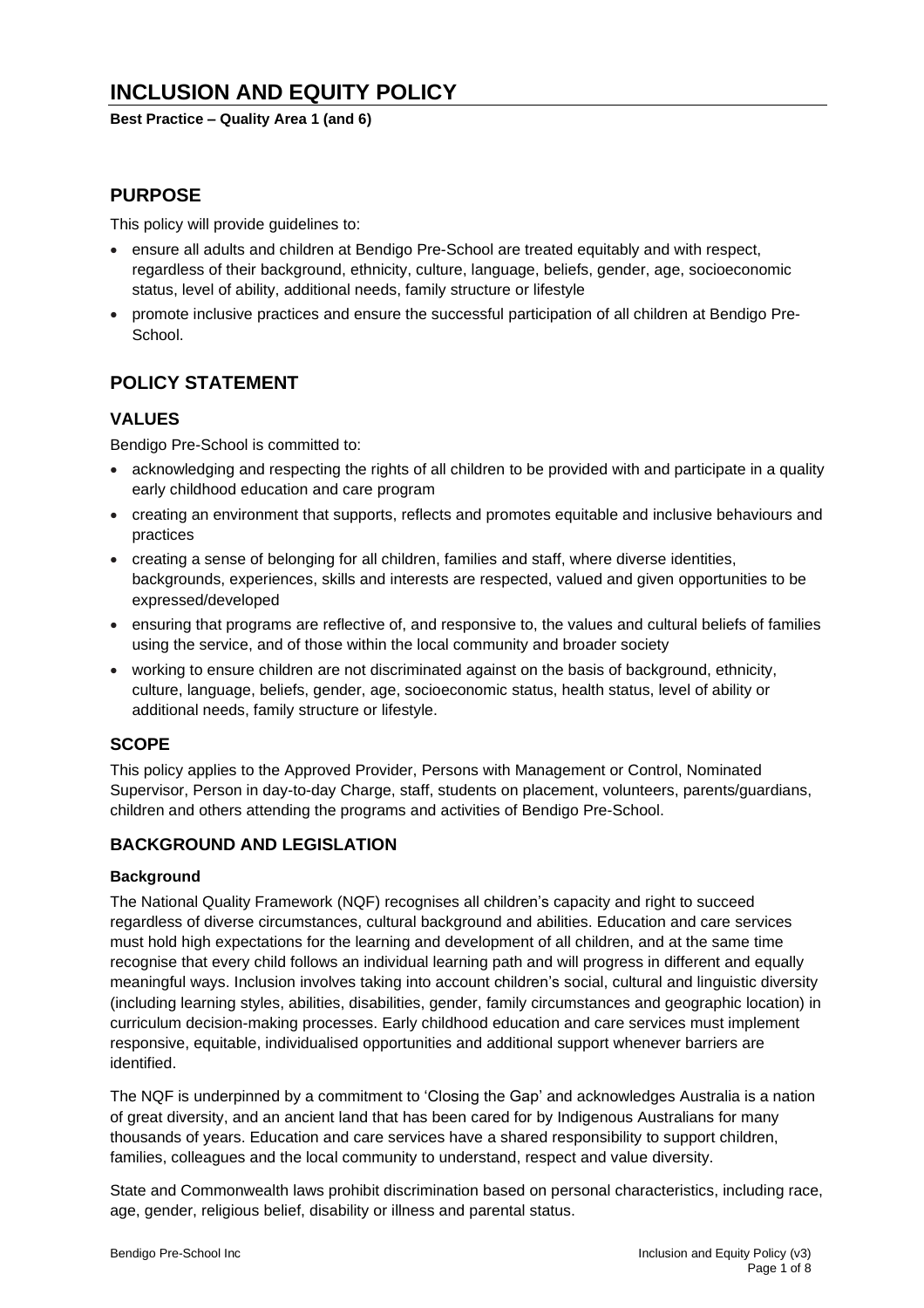Under the Child Safe Standards, services are expected to provide environments and activities that encourage all children to participate in and celebrate their identity. The standards are underpinned by three overarching principles which require services to take into consideration the increased vulnerability of Aboriginal children, children from culturally and linguistically diverse backgrounds and children with disabilities.

The Victorian Government requires funded organisations to ensure that their policies and procedures promote equality of opportunity for all children to enable their full participation in kindergarten. A service's philosophy should reflect the values of inclusion and equity which are supported by developing and implementing an inclusion and equity policy. Developing professional knowledge and skills, and using family-centred practice (refer to *Definitions*) to work in partnership with children, families, communities, and other services and agencies, will assist services to identify, include and support children with additional needs and their families.

### **Legislation and standards**

Relevant legislation and standards include but are not limited to:

- *Age Discrimination Act 2004*
- *Charter of Human Rights and [Responsibilities](http://www.legislation.vic.gov.au/Domino/Web_Notes/LDMS/PubStatbook.nsf/f932b66241ecf1b7ca256e92000e23be/54d73763ef9dca36ca2571b6002428b0!OpenDocument) Act 2006* (Vic)
- Charter for Children in Out-of-home Care (Vic)
- *Children, Youth and Families Act 2005* (Vic)
- *Child Wellbeing and Safety Act 2005* (Vic)
- Child Safe Standards (Vic)
- Dardee Boorai: the Victorian Charter of Safety and Wellbeing for Aboriginal Children and Young People (Vic)
- *Disability Act 2006* (Vic)
- *Disability Discrimination Act 1992* (Cth)
- *Education and Care Services National Law Act 2010*
- *Education and Care Services National Regulations 2011*
- *Equal Opportunity Act 2010* (Vic)
- *Fair Work Act 2009* (Cth)
- *Health Records Act 2001* (Vic)
- *Privacy and Data Protection Act 2014* (Vic)
- *National Quality Standards* Quality Areas 1-7
- *Occupational Health and Safety Act 2004*
- *Privacy Act 1988* (Cth)
- *Racial and Religious Tolerance Act 2001* (Vic)
- *Racial Discrimination Act 1975* (Cth)
- *Sex Discrimination Act 1984* (Cth)

### **DEFINITIONS**

The terms defined in this section relate specifically to this policy. For commonly used terms e.g. Approved Provider, Nominated Supervisor, Regulatory Authority etc. refer to the *General Definitions* section of this manual.

**Additional needs:** A broad term relating to challenges experienced across a number of areas including physical health, mental health, disability, developmental concern, or emotional need (resulting from trauma, abuse or grief), family displacement (due to war or refugee status), domestic violence, mental illness, family separation or divorce, which affects a person's ability to participate or learn.

**Culture:** The values and traditions of groups of people that are passed from one generation to another.

**Culturally and linguistically diverse (CALD):** Refers to individuals and groups who are from diverse racial, religious, linguistic and/or ethnic backgrounds.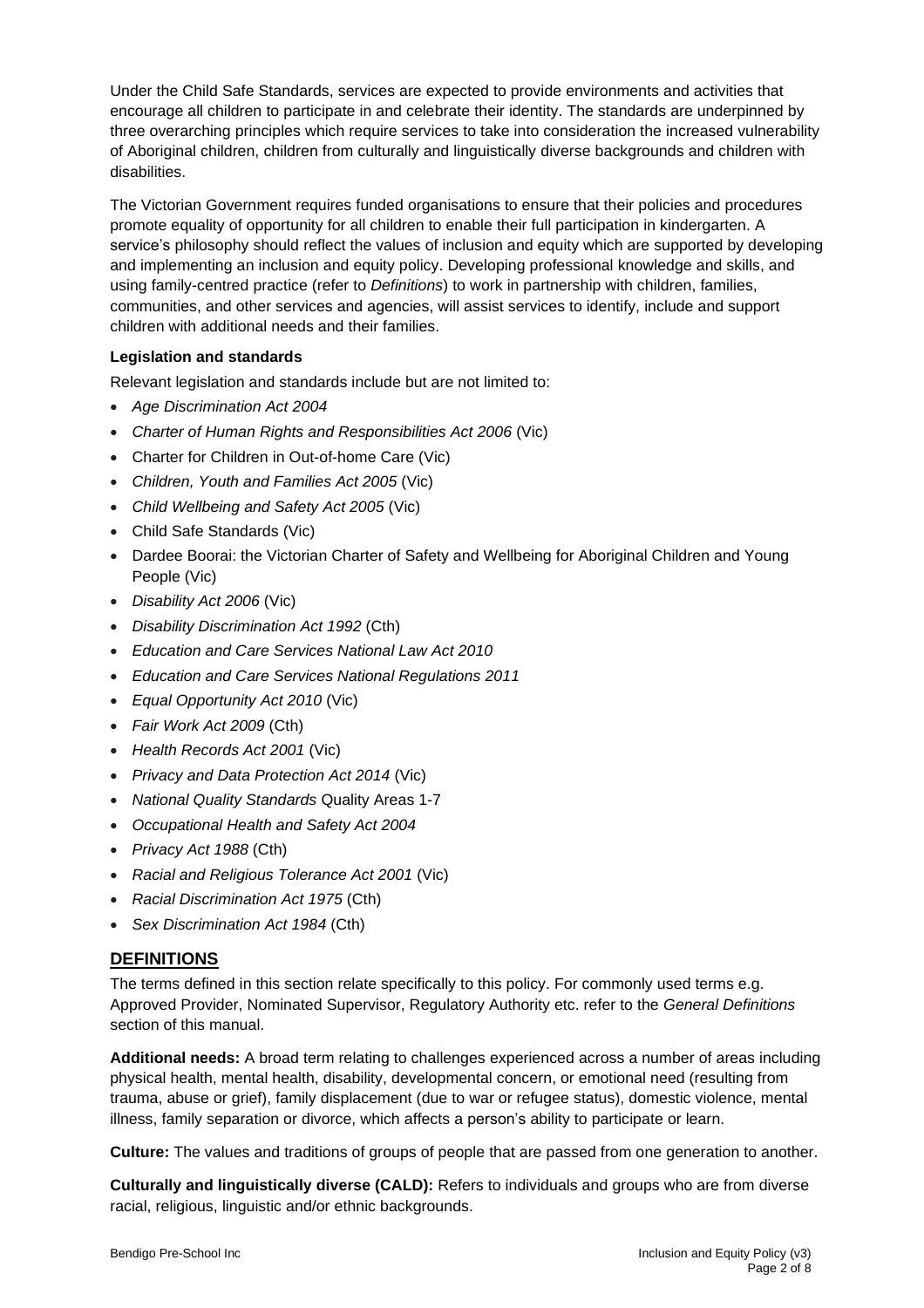**Developmental delay:** A delay in the development of a child under the age of 6 years that:

- a) is attributable to a mental or physical impairment, or a combination of mental and physical impairments, and
- b) is manifested before the child attains the age of 6 years, and
- c) results in substantial functional limitations in one or more of the following areas of major life activity:
	- i) self-care
	- ii) receptive and expressive language
	- iii) cognitive development
	- iv) motor development, and
- d) reflects the child's need for a combination and sequence of special interdisciplinary or generic care, treatment or other services that are of extended duration and are individually planned and co-ordinated (*Disability Act 2006* (Vic)).

**Disability:** In relation to a person, refers to:

- a sensory, physical or neurological impairment or acquired brain injury, or any combination thereof, that:
	- i) is, or is likely to be, permanent, and
	- ii) causes a substantially reduced capacity in at least one of the areas of self-care, self-management, mobility or communication, and
	- iii) requires significant ongoing or long-term episodic support, and
	- iv) is not related to ageing, or
- an intellectual disability, or
- a developmental delay (*Disability Act 2006* (Vic)).

**Diversity:** Refers to all characteristics that make individuals different from one another, including race, religion, language, ethnicity, beliefs, age, gender, sexual orientation, level of ability, additional needs, socioeconomic status, educational attainment, personality, marital and/or parental status, family structure, lifestyle and general life/work experience.

**Early Start Kindergarten:** A funding program that enables three-year-old Aboriginal and Torres Strait Islander children, and children known to Child Protection, to attend a free kindergarten program that is planned and delivered by an early childhood teacher for a specific number of hours.

**Equity:** (In the context of human rights) is the behaviour of acting in a fair and just manner towards others.

#### **Family-centred practice:** Practice which:

- uses families' understanding of their children to support shared decision-making about each child's learning and development
- creates a welcoming and culturally-inclusive environment, where all families are encouraged to participate in and contribute to children's learning and development
- actively engages families and children in planning children's learning and development
- provides feedback to families on each child's learning, and provide information about how families can further advance children's learning and development at home and in the community.

**Inclusion:** The engagement and involvement of children and families to ensure that all individuals have an equal opportunity to participate and achieve their maximum potential.

**Kindergarten Fee Subsidy (KFS)**: A state government subsidy paid directly to the funded service to enable eligible families to attend a funded kindergarten program or funded three-year-old place at no cost (or minimal cost) to promote participation. Details are available in *The Kindergarten Guide (*refer to *Sources).*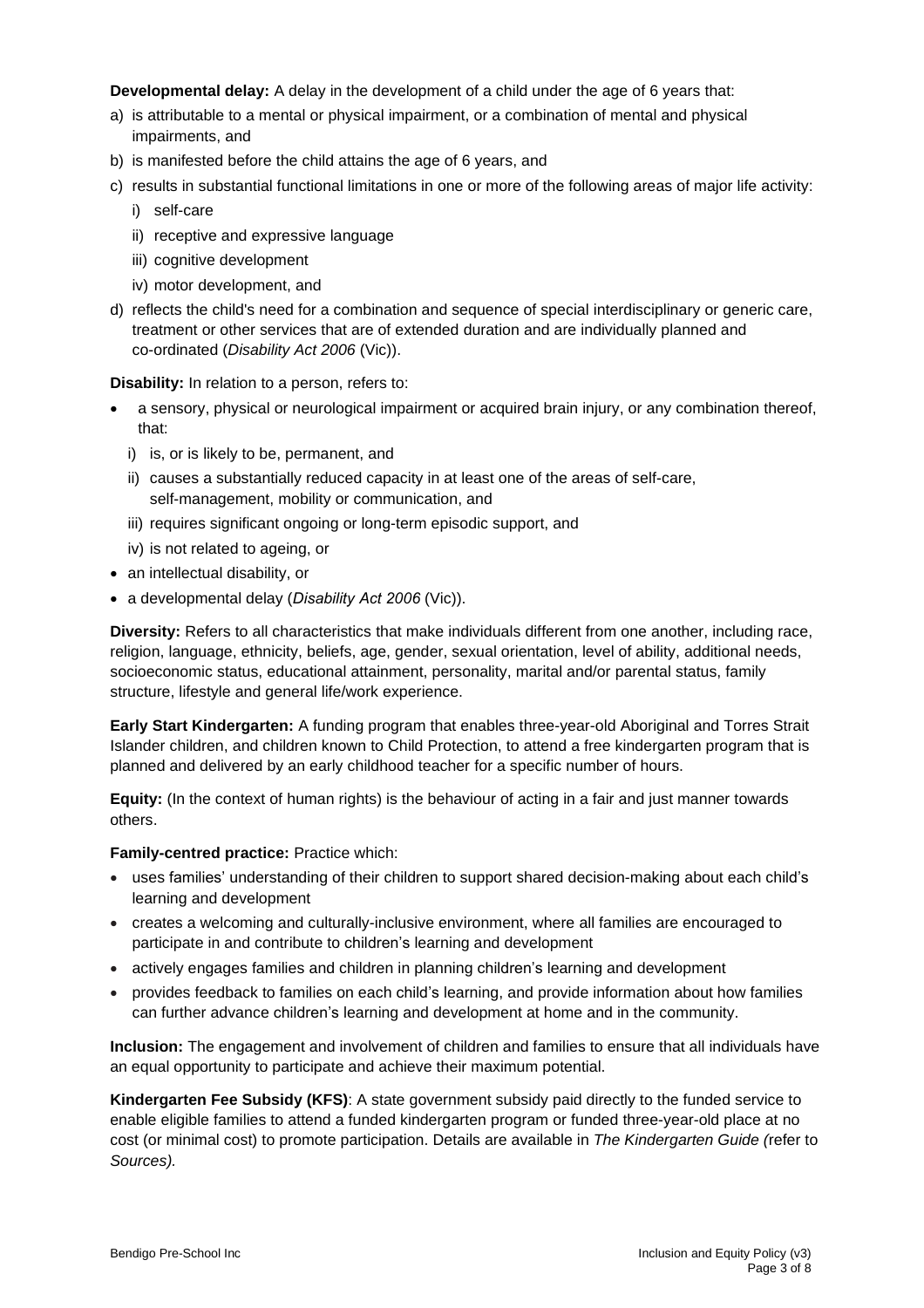**Kindergarten Inclusion Support Packages:** A package of support for children with a disability and high support needs and/or with complex medical needs.

**Mental health** in early childhood can be understood as a young child's ability to experience, regulate and express emotions; form close and secure interpersonal relationships; and explore the environment and learn – all in the context of family, community and cultural expectations for young children. Infant mental health is synonymous with healthy social and emotional development (from *KidsMatter –* refer to *Sources*).

**Out-of-Home Care:** Is the term used in Victoria when a child or young person is placed in care away from their parents. It includes placement in kinship care, home-based care such as foster care and residential care. For these children, the State of Victoria is their legal their parent, and with this comes the responsibilities of a parent to care for and protect them, and to ensure that they have access to all the services they need for their immediate and longer term benefit (*Early Childhood Agreement on Outof-Home Care* – refer to *Sources*).

### **SOURCES AND RELATED POLICIES**

#### **Sources**

- *Early Childhood Agreement for Children in Out-of-Home Care* (March 2014). Signed by the Department of Education and Early Childhood Development, the Department of Human Services, Municipal Association of Victoria and Early Learning Association Australia. [www.education.vic.gov.au](http://www.education.vic.gov.au/)
- Early Childhood Australia (ECA) and Early Childhood Intervention Australia's (ECIA) *Position Statement on the Inclusion of Children with a Disability in Early Childhood Education and Care –* available at: Search 'statement on inclusion of children with disability' at: [www.earlychildhoodaustralia.org.au/our-work/inclusion-resources/](http://www.earlychildhoodaustralia.org.au/our-work/inclusion-resources/)
- *fka* Children's Services [www.fka.com.au](http://www.fka.com.au/)
- *Guide to the National Quality Framework*: [www.acecqa.gov.au](https://www.acecqa.gov.au/)
- *Guide to the National Quality Standard*: [www.acecqa.gov.au](https://www.acecqa.gov.au/)
- KidsMatter: [www.kidsmatter.edu.au](https://www.kidsmatter.edu.au/)
- *The Kindergarten Funding Guide* (DET): [www.education.vic.gov.au](http://www.education.vic.gov.au/Pages/default.aspx)
- *Victorian Early Years Learning and Development Framework* Principle Practice Guide 1: Familycentred *and Practice Guide Four: Equity and Diversity*: [www.education.vic.gov.au](http://www.education.vic.gov.au/Pages/default.aspx)

#### **Service policies**

- *Anaphylaxis Policy*
- *Asthma Policy*
- *Child Safe Environment Policy*
- *Code of Conduct Policy*
- *Complaints and Grievances Policy*
- *Curriculum Development Policy*
- *Dealing with Infectious Diseases Policy*
- *Dealing with Medical Conditions Policy*
- *Diabetes Policy*
- *Enrolment and Orientation Policy*
- *Epilepsy Policy*
- *Excursions and Service Events Policy*
- *Fees Policy*
- *Interactions with Children Policy*
- *Nutrition and Active Play Policy*
- *Privacy and Confidentiality Policy*
- *Staffing Policy*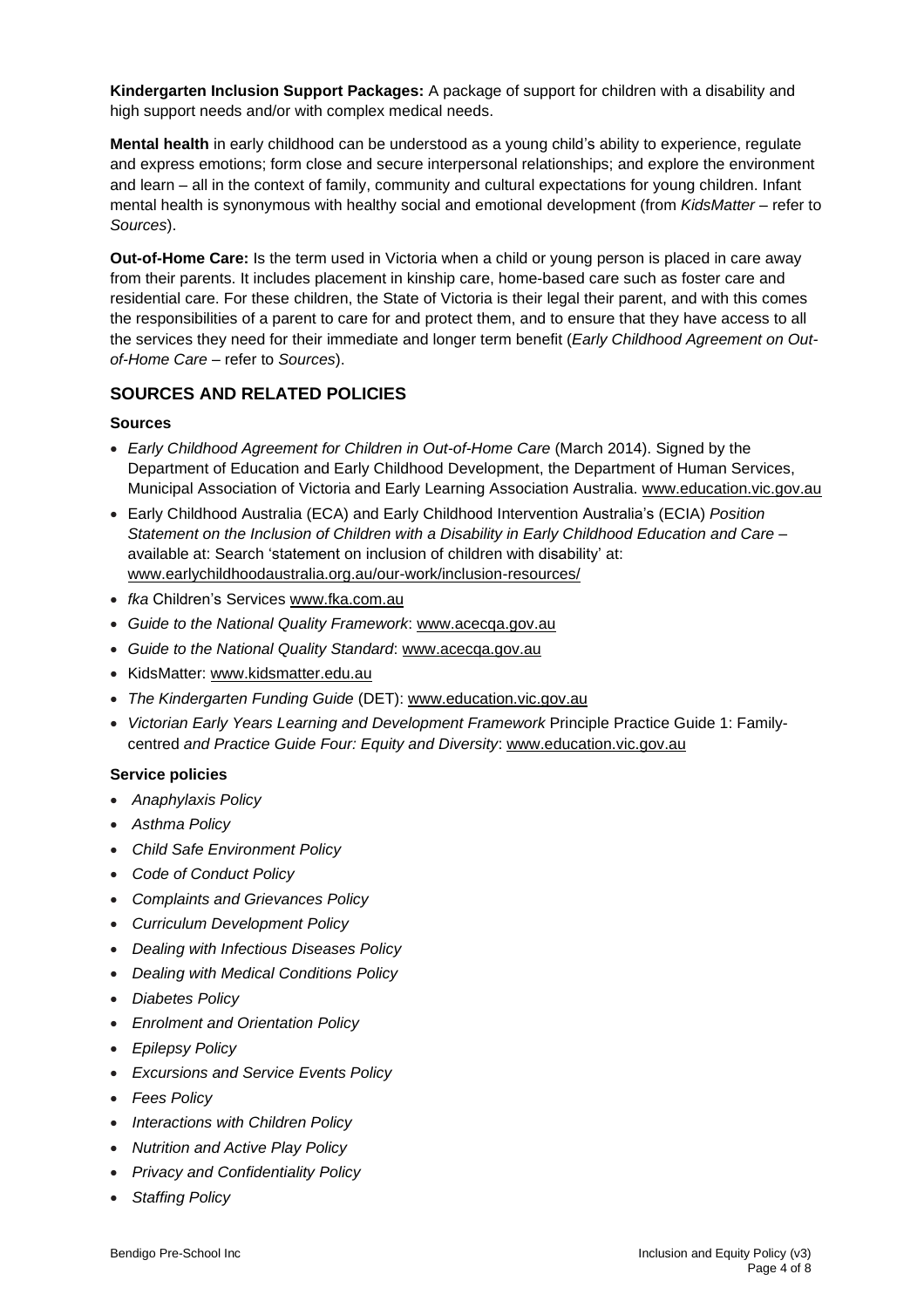# **PROCEDURES**

### **The Approved Provider and Persons with Management or Control are responsible for:**

- ensuring that service programs are available and accessible to families from a variety of backgrounds (refer to *Curriculum Development Policy*)
- encouraging collaborative, family-centred practice (refer to *Definitions*) at the service which facilitates the inclusion and active participation of both the child and the family at the service
- providing families with information about the support options available for children attending Bendigo Pre-School
- ensuring that educational programs are delivered in accordance with an approved learning framework, are based on the developmental needs, interests and experiences of each child, and take into account the individual differences of each child (*Victorian Early Years Learning and Development Framework Practice Guide Four: Equity and Diversity* – refer to *Sources*)
- ensuring that the enrolment process is fair and equitable, and facilitates access for all children (refer to *Enrolment and Orientation Policy*)
- tailoring the orientation process to meet the individual needs of children and families (refer to *Enrolment and Orientation Policy*)
- identifying the barriers to participation in service programs and activities, and developing strategies to overcome these barriers
- ensuring that facilities are designed or adapted to support access by every child, family, educator and staff member, including adaptive equipment to support the inclusion of all children
- ensuring that staff have access to appropriate and accredited professional development activities that promote a positive understanding of diversity, inclusion and equity, and provide skills to assist in implementing this policy (refer to *Staffing Policy*)
- ensuring that the Nominated Supervisor and all staff are aware of the service's expectations regarding positive, respectful and appropriate behaviour when working with children and families (refer to *Code of Conduct Policy* and *Interactions with Children Policy*)
- considering any issues regarding fees that may be a barrier to families enrolling at Bendigo Pre-School, and removing these barriers wherever possible (refer to *Fees Policy*)
- ensuring that all eligible families are supported to access the Kindergarten Fee Subsidy (refer to *Definitions* and *Fees Policy*), including families with concession cards, Aboriginal and Torres Strait Islander families, and refugee and asylum seeker families
- providing service information in various community languages wherever possible
- using language services (refer to *Sources*) to assist with communication where required and considering the employment of a multilingual worker/s to meet the needs of culturally and linguistically diverse (CALD) families
- working with the Nominated Supervisor and educators to ensure appropriate program planning and resourcing for children with additional needs (refer to *Definitions*)
- where practicable, accessing resources, support and professional development to facilitate inclusion of children with additional needs who are ineligible for specific support packages
- ensuring collaborative relationships with specialised services and professionals to provide support and services for families and children with a disability, complex medical needs and/or developmental delay
- ensuring that all eligible three-year-old Aboriginal and Torres Strait Islander children and children known to Child Protection are supported to access the Early Start Kindergarten program (refer to *Definitions*)
- implementing appropriate programs and practices to support vulnerable children and families, including working co-operatively with relevant services and/or professionals , where required (refer to *Child Safe Environment Policy*)
- ensuring that service programs are inclusive of all children with medical conditions
- ensuring that no employee, prospective employee, parent/guardian, child, volunteer or student at the service is discriminated against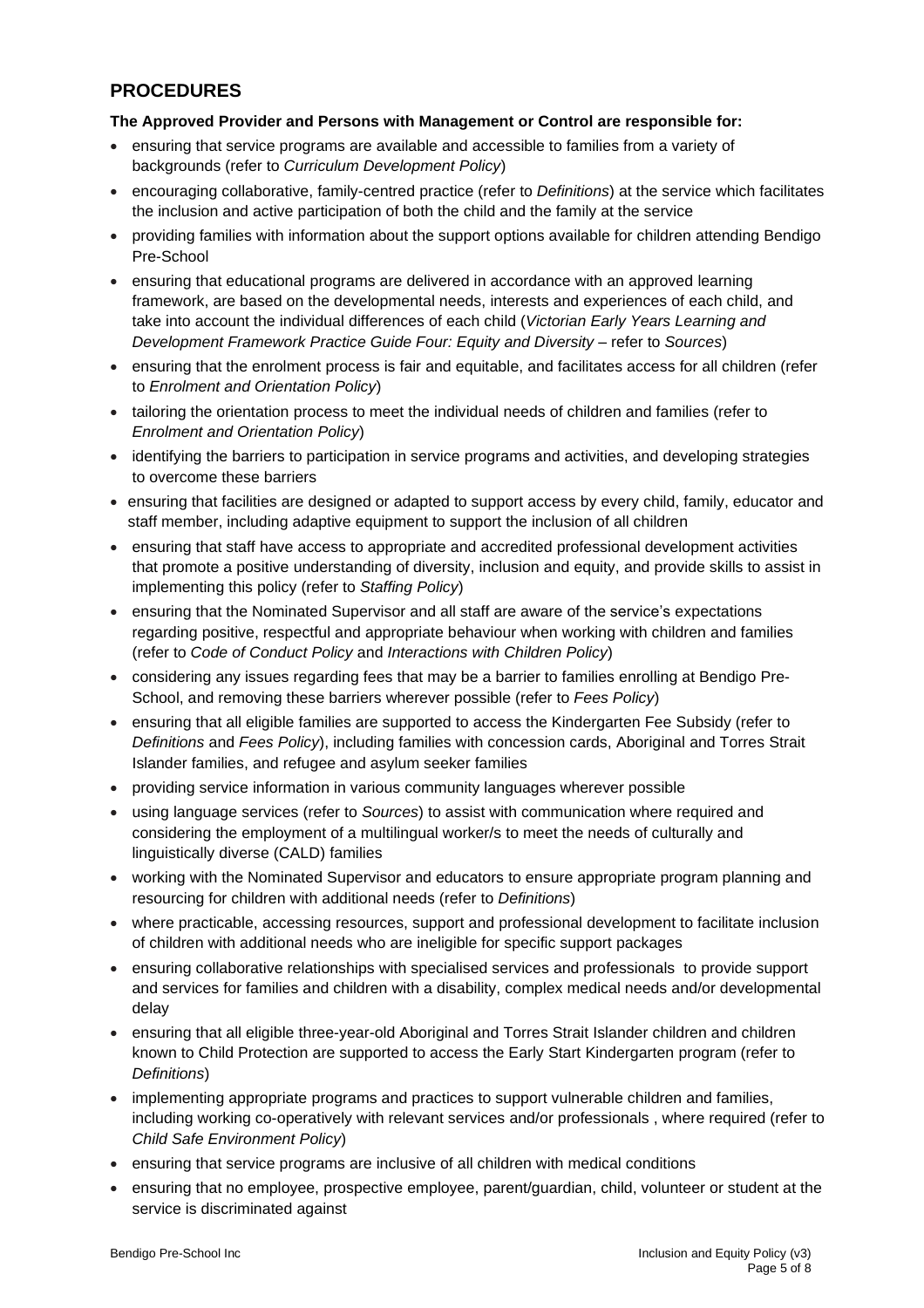- ensuring that any behaviour or circumstances that may constitute discrimination or prejudice are dealt with in an appropriate manner (refer to *Complaints and Grievances Policy*)
- ensuring that all policies of Bendigo Pre-School, including the *Privacy and Confidentiality Policy*, are adhered to at all times.

#### **The Nominated Supervisor and Persons in Day to Day Charge are responsible for:**

- ensuring that the service provides a safe, inclusive and empowering environment which celebrates diversity through positive, respectful and appropriate behaviour when working with children and families (refer to *Code of Conduct Policy* and *Interactions with Children Policy*)
- ensuring the diversity and interests of the children, families and staff are reflected in the physical environment
- ensuring that cultural values and expectations about health and wellbeing are respected
- providing an educational program that is reflective of the service's values, beliefs and philosophy, and embraces the principles of fairness, equity, diversity and inclusion (*Victorian Early Years Learning and Development Framework Practice Guide Four: Equity and Diversity* – refer to *Sources*)
- identifying children with additional needs
- being aware of support and resources available to ensure that children are included in service programs
- ensuring that service programs are inclusive of all children with medical conditions
- using family-centred practice (refer to *Definitions*) and working collaboratively with staff, parents/guardians, specialist services and other professionals to implement the program at the service and provide individualised support for children
- providing information to families about the support available to assist children
- providing opportunities for families to contribute to the program as key partners
- ensuring that parents/guardians are consulted, kept informed and provide written consent, where individualised programs, action, support or intervention are planned and provided for their child
- responding to the needs and concerns of parents/guardians, and providing support and guidance, where appropriate
- working with educators to ensure appropriate program planning and resourcing for children with additional needs (refer to *Definitions*)
- providing support and guidance to educators/staff
- organising appropriate resources and accredited professional development for staff to enable all children to be included at the service
- developing links with other services and/or professionals to support children with additional needs and where required have referral pathways in place
- ensuring that the program provides opportunities for all children to participate and interact with one another
- using language services (refer to *Sources*) to assist with communication, where required
- ensuring that individualised programs incorporate opportunities for regular review and evaluation, in consultation with all people involved in the child's education and care
- providing information to families about local parenting and family services, and other resources that are available to support the health and wellbeing of children and families
- developing partnerships with other education and care settings and schools to enable children to move successfully from one setting to another
- notifying the Approved Provider of any behaviour or circumstances that may constitute discrimination, bullying, harassment or prejudice
- ensuring that no employee, prospective employee, parent/guardian, child, volunteer or student at the service is discriminated against
- ensuring that any behaviour or circumstances that may constitute discrimination or prejudice are dealt with in an appropriate manner (refer to *Complaints and Grievances Policy*)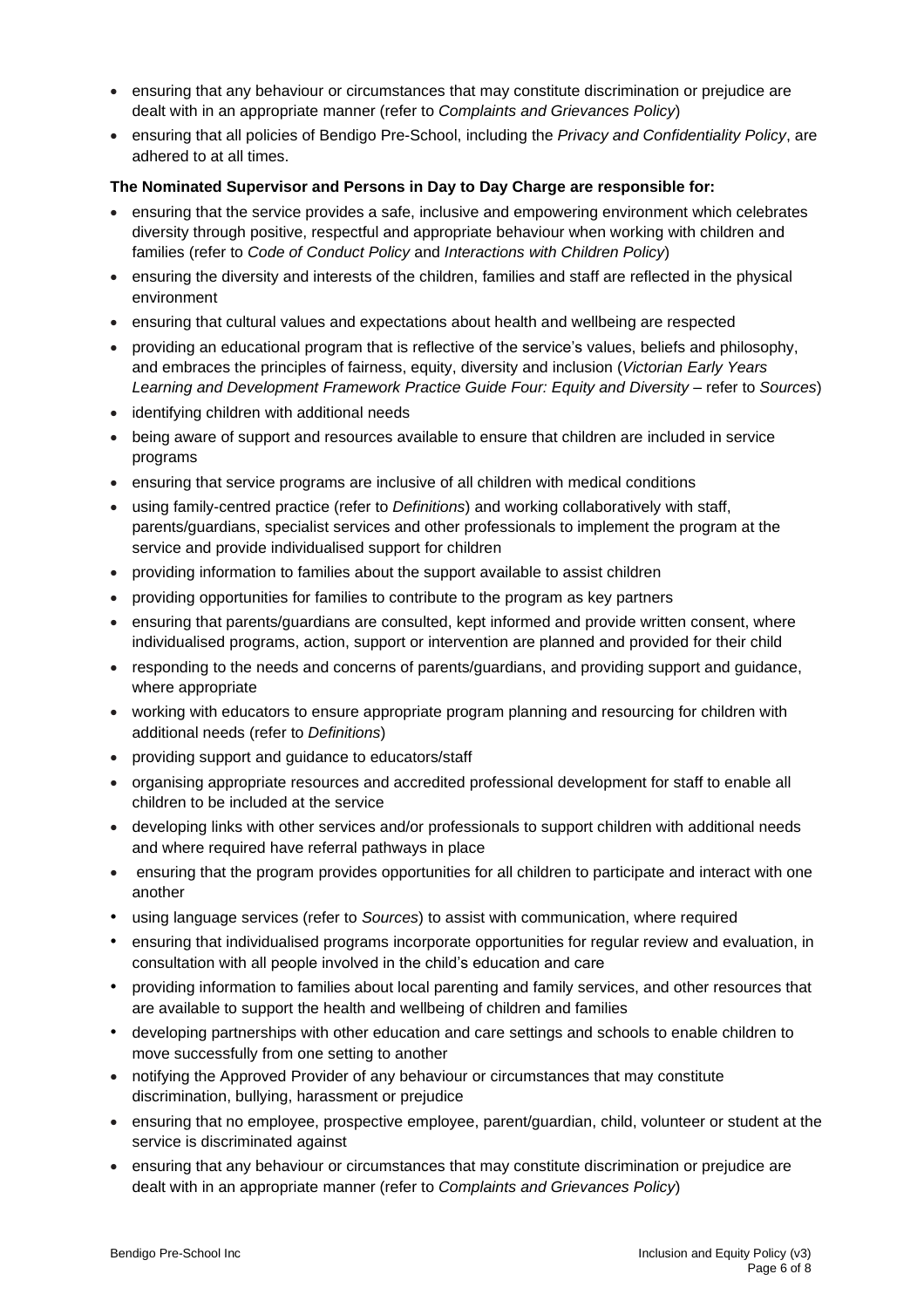• ensuring that all policies of Bendigo Pre-School, including the *Privacy and Confidentiality Policy*, are adhered to at all times.

#### **All other staff are responsible for:**

- supporting the participation and inclusion of all children in the program at the service
- being aware of the service's expectations regarding positive, respectful and appropriate behaviour when working with children and families (refer to *Code of Conduct Policy* and *Interactions with Children Policy*)
- using family-centred practice (refer to *Definitions*) and working collaboratively with other staff, parents/guardians, specialist services and professionals to implement the program at the service and provide individualised support for children, where required
- delivering an educational program that is reflective of the service's values, beliefs and philosophy, and embraces the principles of fairness, equity, diversity and inclusion (*Victorian Early Years Learning and Development Framework Practice Guide Four: Equity and Diversity* – refer to *Sources*)
- embedding social and emotional learning in the service program and practice
- providing a range of opportunities in the outdoor and indoor spaces and the natural environment, for all children to engage in physical, explorative and creative experiences
- encouraging and supporting educators, staff and families as role models to demonstrate positive and respectful relationships
- undertaking appropriate, accredited professional development to support the inclusion of all children at the service
- using language services to assist with communication, where required
- understanding and respecting different cultural child-rearing and social practices
- working with the Approved Provider and Nominated Supervisor to ensure appropriate program planning and resourcing for children with additional needs (refer to *Definitions*)
- meeting any specialised medical and nutritional needs of children on a day-to-day basis (refer to *Dealing with Medical Conditions Policy* and *Nutrition and Active Play Policy*)
- providing information to families about the support available to assist children
- discussing any concerns regarding individual children with the Nominated Supervisor or Approved Provider, and parents/guardians
- responding to the needs and concerns of parents/guardians, and providing support and guidance, where appropriate
- reviewing and evaluating individualised support programs in consultation with all people involved in the child's education and care
- critically reflecting on practice to ensure that interactions and programs embrace an approach in which children and families feel valued and respected, and that their contributions are welcomed
- notifying the Nominated Supervisor or Approved Provider of any behaviour or circumstances that may constitute discrimination or prejudice
- adhering to the policies of Bendigo Pre-School, including the *Privacy and Confidentiality Policy*, at all times.

#### **Parents/guardians are responsible for:**

- adhering to the policies of Bendigo Pre-School, including the *Inclusion and Equity Policy* and the *Privacy and Confidentiality Policy*, at all times
- communicating with the service to ensure awareness of their child's specific needs
- raising any issues or concerns regarding their child's participation in the program
- responding to requests from educators for written permission to arrange for an assessment or collect reports on their child from service providers
- being involved in, keeping fully informed about, and providing written consent for any individualised intervention or support proposed/provided for their child.